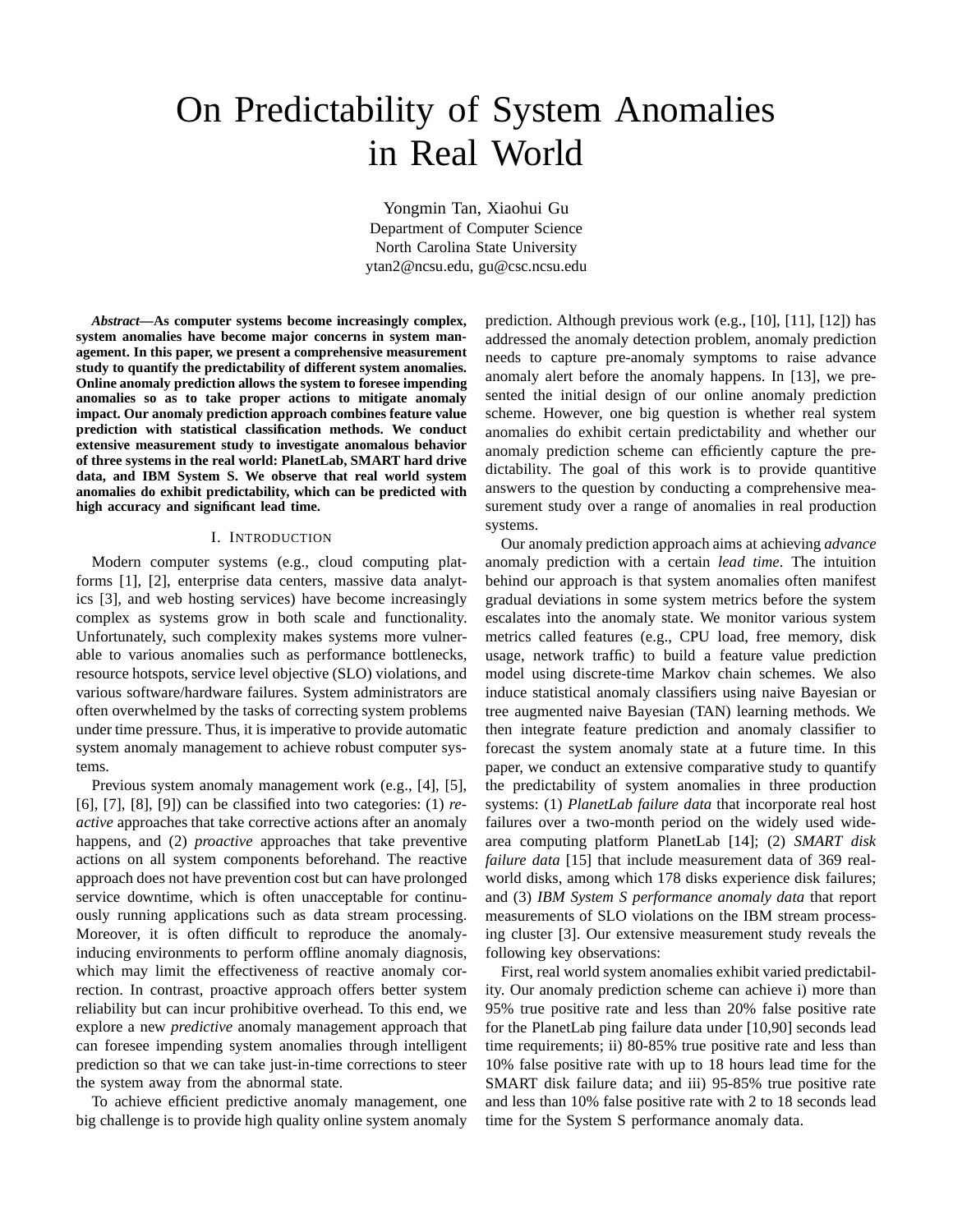Second, using proper discretization methods, the discretetime Markov chain scheme can achieve high prediction accuracy for most system metrics except those metrics whose values present irregular changing patterns or large variation ranges. However, we observe that low prediction accuracy over a small number of metrics does not significantly affect the accuracy of the integrated anomaly prediction model.

Third, simple statistical classifiers such as naive Bayesian and TAN models can achieve high accuracy given sufficient training data for both normal and abnormal states. The TAN model outperforms the naive Bayesian method in most cases since it relaxes the strong independence assumption made by the naive Bayesian method. However, we also observe one exception in the SMART disk failure dataset where TAN has worse performance than naive Bayesian. The reason is because the TAN model estimates the conditional probability based on not only the class variable but also other metrics. The SMART data set includes some metrics that have large variation range and imbalanced distribution, which results in unreliable estimation of some conditional probabilities.

The rest of the paper is organized as follows. Section II presents the design and algorithms of the anomaly prediction schemes. Section III describes the anomaly data collection and experimental results. We discuss related work in Section IV. Finally, the paper concludes in Section V.

# II. SYSTEM DESIGN

In this section, we present the design details of our system anomaly prediction scheme. We first describe the feature value prediction scheme followed by the statistical anomaly classification methods. We then present the integrated anomaly prediction model.

#### *A. Feature Evolving Pattern Model*

We use finite discrete-time Markov chains (DTMC) to model the evolving patterns of various system features such as CPU consumption, memory usage, and input/output data rate. For example, Figure 1 shows a Markov model for a metric ranging from 0 to 30 with three discretized states. To build a Markov chain model for a metric x with M distinct states, we learn the transition probability matrix  $P_x$ : an  $M \times M$  matrix where the element  $p_{ij}$  at row i and column j denotes the conditional probability of making a transition from state  $i$  to state j. We derive  $P_x$  from a training data set by counting the number of different state transitions observed.

Assuming the Markov chain is homogeneous, we can derive the feature value distribution of  $x$  for any time in the future by applying the Chapman-Kolmogorov equation: after  $t$  time units, the probability distribution for metric  $x$  is  $\pi_t = \pi_{t-1} P_x = \pi_{t-2} P_x^2 = ... = \pi_0 P_x^t$ , where  $\pi_t$  and  $\pi_0$ denote the probability distribution at time  $t$  and the initial probability distribution for the metric  $x$ , respectively. Given a current state  $i$ , if we want to predict the state at a future time *t*, we only need to check those elements of matrix  $\pi_t = \pi_0 P_x^t$ at row  $i$  to decide the most probable state (i.e., the state with



Fig. 1. Feature evolving pattern prediction. The metric value ranges from 0 to 30. We partition the values of the metric into three states. The arcs are labeled with state transition probability.

the largest transition probability) that the current state  $i$  will evolve to after time t.

To use DTMC, we need to perform discretization to transform continuous feature values into discrete states. Common discretization techniques include equal-width and equal-depth approaches. The equal-width approach divides the range of a feature value into  $M$  equal-width bins while the equal-depth approach puts the same number of samples into each bin. However, we find that the above two approaches can incur high prediction error during our experimental study.

To address the problem, we propose a hybrid discretization approach. We first use the equal-width approach to create  $M$  bins. We check the number of data samples fallen into each bin. If there is no bin with extremely small number of data samples (e.g. less than 10% of the second smallest bin), the discretization is accepted. Otherwise, we apply the equalwidth approach again but use more bins (e.g.  $2M$ ). Then we recursively merge some bins with their neighbors. In each iteration, we merge the bin containing the smallest number of data samples. We proceed until the total number of bins is reduced to the target number  $M$ . The merit of this hybrid approach is two-folded: it preserves the original continuous attribute distribution; and it eliminates the negative effect of some outliers by balancing the number of data samples allocated to different bins. In the experimental section, we will show the impact of  $M$  and different discretization approaches on the accuracy of feature value prediction.

It is also possible to apply other prediction methods such as Kalman filter to predict feature values at a future time. We choose DTMC in this work since DTMC can provide the probabilities of all possible values a feature can have at a future time. Thus, we can easily integrate the feature value prediction results with the statistical anomaly classifiers to compute the anomaly probability at a future time. The details about the integrated anomaly prediction model will be described in Section II-C.

#### *B. Statistical Anomaly Classification*

The goal of the anomaly classifier is to decide whether the system is currently running in a normal or abnormal state. Let  $\vec{x_t}$  denote a measurement sample, which is a vector of system metric values  $[x_0, \ldots, x_n]$  at time t. Let  $C_t$  denote the system state at time  $t<sup>1</sup>$ , which can take one of the two states  ${abnormal}(1), normal(0)$ . The input to the classifier is a training data set that contains a time series of records  $\langle \vec{x_t}, C_t \rangle$ .

<sup>&</sup>lt;sup>1</sup> we will omit the subindex  $t$  when the context is clear.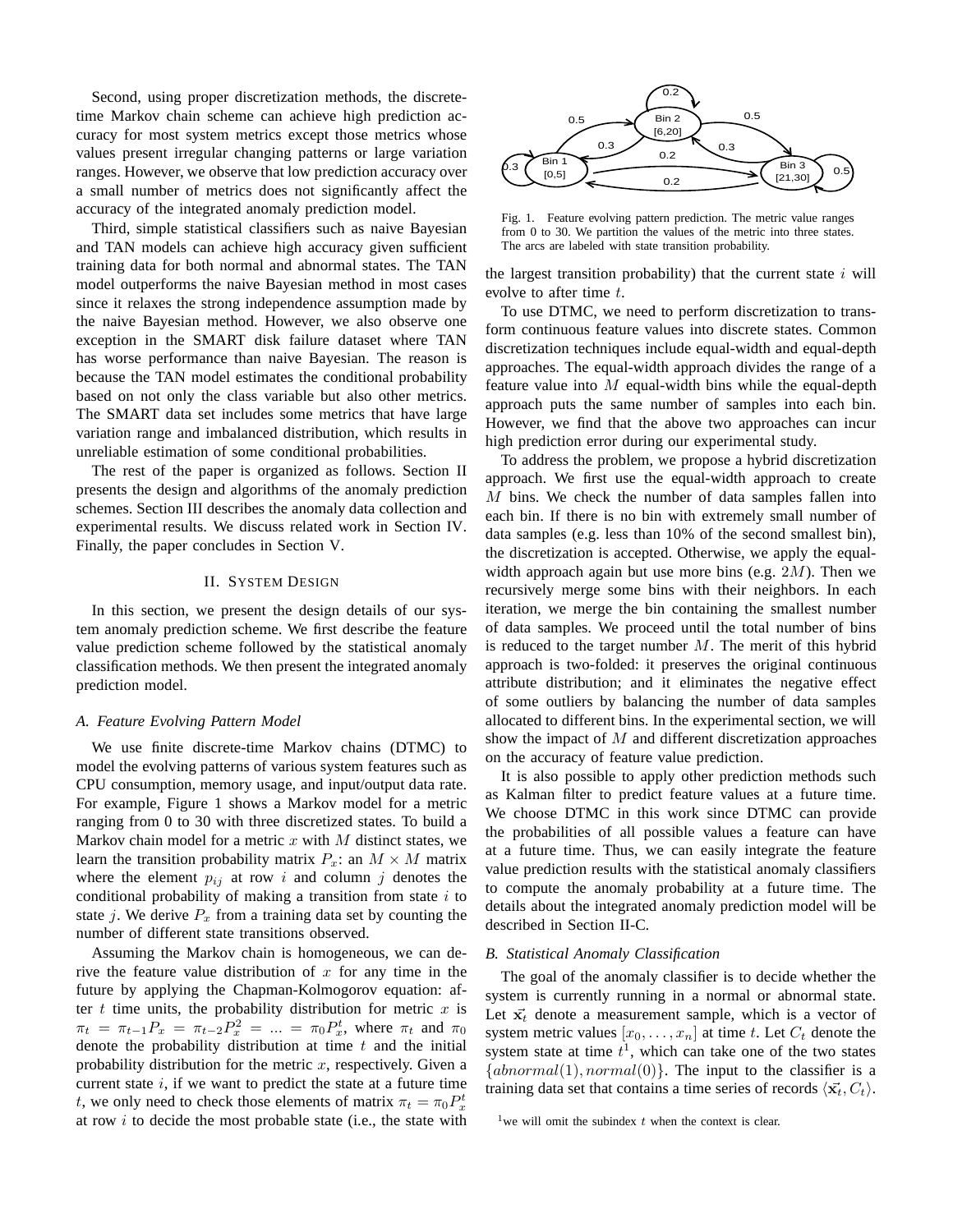

Fig. 2. Statistical anomaly classifier for one class variable  $C$  and four feature variables  $x_1, x_2, x_3, x_4$ .

Note that our classifier training process is supervised since we depend on an anomaly detector [16] (e.g., application-specific anomaly predicates [10]) to provide a proper class label  $C_t$ for each training sample  $\vec{x_t}$ .

Ideally, the classifier should be able to produce posterior probabilities, i.e.  $P(C = 1|\vec{x})$  and  $P(C = 0|\vec{x})$  for a given measurement  $\vec{x}$ . We then compare the posterior probabilities for abnormal and normal classes to decide the classification result. That is, the system is classified as abnormal if the following inequality holds:

$$
\log P("abnormal" | \vec{x}) - \log P("normal" | \vec{x}) > \delta \qquad (1)
$$

Otherwise, the system is considered to be in the normal state. Larger  $\delta$  means stronger classification confidence since the likeliness of one class is overwhelmingly greater than that of the other class. A typical value of  $\delta$  is either zero or the prior difference of the likelihood derived from the training data.

However, computing the posterior probability can be challenging: we need to evaluate  $P(C = c|\vec{x})$  for every possible  $\vec{x}$ in the multi-dimensional feature space. If the dimensionality is high, the computation will be very costly. We leverage Bayes' rule to transform the posterior probability  $P(C = c|\vec{x})$ into the conditional probability  $P(\vec{x}|C = c)$ . We apply naive Bayesian classifier [17] and tree-augmented naive Bayesian (TAN) network [18] in this work.

*Naive Bayesian Classifier.* The assumption of a naive Bayesian classifier is that each metric is independent given the class label, illustrated by Figure 2(a). To compute  $P(C = c|\vec{x})$ , we apply the Bayes' rule to transform the posterior probability into the conditional probability:

$$
P(C = c|\vec{\mathbf{x}}) = \frac{P(\vec{\mathbf{x}}|C = c)P(C = c)}{P(\vec{\mathbf{x}})}
$$
(2)

We neglect the denominator  $P(\vec{x})$  which does not depend on C, and only focus on the numerator of the fraction. We further apply the naive independence assumption so that we transform  $P(\vec{x}|C = c)$  into  $\prod_{i=1}^{n} P(x_i|C = c)$ .

*Tree-Augmented Naive Bayesian (TAN) Network.* The TAN model extends the naive Bayesian model by considering dependencies among metrics with a constraint that each metric has at most one parent in the network other than the class variable. The structure of the TAN model is a tree rooted at the class variable  $C$  and contains conditional probabilities for each tree node, illustrated by Figure 2(b). The posterior probability  $P(C|\vec{x})$  is not exactly equal to, but still proportional to the multiplication of the conditional probabilities of each individual metric. However, different from the naive Bayesian classifier, not all metrics are independent now. We applied an existing scheme[19] to learn the TAN model. For example, we can derive the following proportional relations for the TAN model shown in Figure 2(b):  $P(C = c|\vec{x}) \propto P(x_1|C)$  $c)P(x_2|C=c, x_3)P(x_3|C=c, x_1)P(x_4|C=c, x_3).$ 

The posterior probability  $P(C = c|\vec{x})$  is proportional to the probability that  $C$  is assigned with "abnormal" or "normal". We use an odds ratio [20], denoted by  $\Omega(\vec{x})$ , to assign class labels to a sample vector  $\vec{x}$ , i.e., the system is classified as abnormal if the following inequality holds:

$$
\Omega(\vec{x}) = \frac{P(C=1|\vec{x})(1 - P(C=0|\vec{x}))}{P(C=0|\vec{x})(1 - P(C=1|\vec{x}))} > \alpha
$$
\n(3)

The threshold  $\alpha$  is a tunable parameter that can be used to control the classification confidence. A typical value of  $\alpha$  is one.

## *C. Integrated Anomaly Prediction*

To achieve advance anomaly prediction, our scheme integrates feature value prediction and statistical anomaly classification. Through the feature evolving pattern model, we can predict the values of each metric at a future time. The anomaly classifier is then used to perform classification over future predicted metric values. In other words, during the computation of conditional probabilities in naive Bayesian or TAN classifier, we replace the metric values in Equation 2 and Equation 3 with the predicted metric values in the form of prediction probabilities from the Markov model.

For the naive Bayesian classifier, we need to replace the deterministic discrete value of  $x_i$  with all possible discrete values that  $x_i$  can take. We denote  $P(x_i[s, t])$  as the probability that  $x_i$  takes value s at a future time t, given the current value of  $x_i$ . Therefore,  $P(x_i|C = c)$  becomes  $\sum_s P(x_i[s, t])$ .  $P(x_i[s, t]|C = c)$ . Since we build a Markov prediction model separately for each collected metric, we aggregate all metrics in  $\vec{x}$  to get the predicted posterior probabilities  $P(C = c|\vec{x})$ and use Equation 1 to get the anomaly prediction result.

For the TAN classifier, we compute the predicted posterior probability in the similar way as the naive Bayesian model except for those metrics whose conditional probabilities depend on other metrics, such as  $x_2, x_3, x_4$  in Figure 2(b). For example, the metric  $x_2$  depends on the metric  $x_3$ . If we want to evaluate  $P(x_2|C = c, x_3)$  at a future time, we need to sum all possibilities of both metric  $x_2$  and metric  $x_3$ . To be specific, if we use  $P(x_2[s_2, t])$  and  $P(x_3[s_3, t])$  to denote the probability that  $x_2$  and  $x_3$  take values  $s_2$  and  $s_3$  at a future time t given the current value of  $x_2$  and  $x_3$ , respectively, we can compute  $P(x_2|C = c, x_3)$  as  $\sum_{s_2} P(x_2[s_2, t]) \sum_{s_3} p(x_3[s_3, t])$ .  $P(x_2[s_2, t]|C = c, x_3[s_3, t])$ . We aggregate all metrics in  $\vec{x}$  to get the predicted posterior probability  $\hat{P}(C = c|\vec{x})$  and use odds ratio in Equation 3 to get the anomaly prediction result.

#### III. SYSTEM EVALUATION

In this section, we evaluate our online anomaly prediction scheme. We perform a comprehensive measurement study over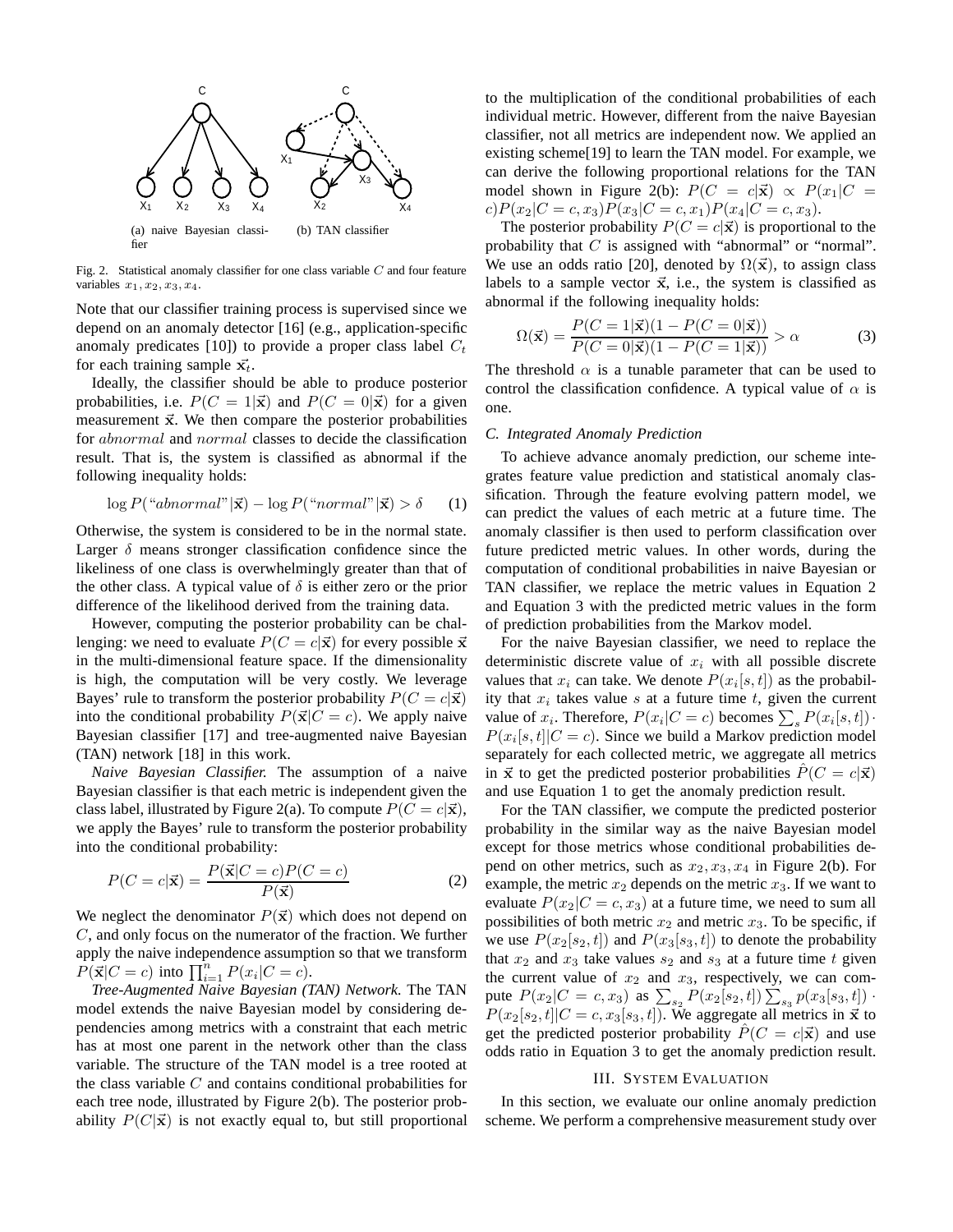three real-world systems. We first describe our evaluation methodology. Next, we present and analyze our experimental results.

## *A. Evaluation Methodology*

We have implemented the anomaly prediction system and deployed it on several real world computing infrastructures such as PlanetLab [14], NCSU virtual computing lab (VCL) [2], and IBM System S stream processing cluster [3]. One big challenge for this measurement study is to collect real system anomaly data from deployed production systems. Although previous research projects have collected various failure data [21], most of them lack fine-grained continuous measurement data that are required by the anomaly prediction system. One exception is the SMART disk failure data [15], which have been included in our measurement study. To collect more fine-grained real world system anomaly data, we have developed a scalable continuous monitoring system [22] and deployed it on the PlanetLab, VCL, and IBM System S. We have collected a set of real system anomaly data by monitoring those systems for extended period of time. All collected metrics are used to train both the feature value predictor and the anomaly classifier. We now describe the anomaly trace data used in this paper.

**PlanetLab anomaly data.** We collected measurement data on the widely used planetary-scale open computing platform PlanetLab. We monitored about 400 PlanetLab nodes distributed all over the world. Our system collects 66 host metrics such as CPU load, virtual memory states, disk usage, and network traffic. The detailed description about those metrics can be found on either PlanetLab monitoring site [23] or our InfoScope monitoring site [24]. The metric sampling period is 10 seconds. We started the data collection since January 2009. The dataset used in this set of experiments was collected from Nov. 14th to Nov. 24th, 2009.

Our monitoring infrastructure is capable of capturing three types of node anomalies: 1) ping failure: a host is not responsive to successive five ping trials initiated by the management node; 2) SSH failure: a node can not be accessed through "ssh" command; and 3) monitoring sensor failure: the monitoring sensor program running on that node crashed and cannot be restarted. Each detected failure is recorded in a failure log with the node name and timestamp. The system stores monitoring metric data received from different nodes in separate log files. We correlate the failure log with monitoring metric logs using node name and failure start time. We label 100 records right before each failure occurrence as "abnormal" and other records as "normal".

**SMART disk failure data.** Our second anomaly dataset is SMART (self monitoring and reporting technology) data for a collection of real-world disks [15]. The dataset contains time series of SMART attributes collected by SMART incorporated in most modern hard disk drives. In this dataset, there are totally 369 distinct disks, 178 of which are labeled as *good* while the remaining 191 ones are labeled as *failed*. Each disk has a time-series of samples of SMART attribute values. Those samples are collected at a nearly-regular interval of two hours. Most good disks have approximately 300 samples. The number of samples for those failed disks range from 10 to 300. This is because for those failed disks, collected data may get corrupted or even lost before failure occurrences.

In the SMART dataset, one sample originally consists of 59 attributes. We remove those attributes that are obviously not useful for prediction, such as serial number, frame, and hours.

**IBM System S anomaly data.** We collected our third anomaly trace on the IBM System S [3], a large-scale data stream processing system running on a commercial cluster consisting of about 250 blade servers. We run a complicated multi-modal stream analysis reference application [25]. We collected 21 system metrics with the sampling interval of two seconds. The system anomalies include bottleneck anomaly, throughput anomaly, and processing time anomaly. Those anomalies are caused by various reasons such as memory leak, CPU starvation, and buffer management error.

**Evaluation metrics.** We evaluate our anomaly prediction algorithms in three aspects. First, we evaluate the feature value prediction accuracy. We use the *mean prediction error* (MPE) to measure the deviation of true values from predicted values. For a collected metric  $x_i$  at time t, we know its current discrete value  $S_t$ . We derive its future discrete value  $S'_{t+T}$  with a lead time  $T$  using the algorithm described in section 2.1. We then transform the predicted discrete value  $S'_{t+T}$  into a predicted metric value  $x'_i(t+T)$  using the average value of all data samples inside the bin representing the discrete value  $S'_{t+T}$ . We calculate the mean prediction error for a metric  $x_i$  for the whole testing data set  $D$  as follows:

$$
MPE_i(T) = AVG_D\left(\frac{|x_i(t+T) - x_i'(t+T)|}{x_i(t+T)}\right)
$$
 (4)

Second, we evaluate the performance of the classifier using the *receiver operating characteristic* (ROC) curve. The ROC curve is often used to show the tradeoff between true positive rate and false positive rate of a classification algorithm. To draw a ROC curve, we change the value of threshold  $\delta$  in Equation 1 for the naive Bayesian classifier and the value of threshold  $\alpha$  in Equation 3 for the TAN classifier to generate a series of (true positive rate, false positive rate) pairs.

Third, we evaluate the performance of the integrated anomaly prediction algorithm using the standard true positive rate  $A_{tp}$  and false positive rate  $A_{fp}$  metrics. Given a lead time  $T$ , the anomaly prediction model infers a class label  $\hat{c}(t + T)$  at time t for a future record  $\vec{x}_{t+T}$ . On the other hand,  $\vec{x}_{t+T}$  has been annotated with its true label  $c(t + T)$ . By comparing the predicted label  $\hat{c}(t+T)$  with the true label  $c(t + T)$ , we calculate true positives  $N_{tp}$  which corresponds to the number of abnormal samples correctly predicted; true negatives  $N_{tn}$  which corresponds to the number of normal samples correctly predicted; false positives  $N_{fp}$  which corresponds to the number of normal samples mistakenly predicted as abnormal; false negatives  $N_{fn}$  which corresponds to the number of abnormal samples mistakenly predicted as normal. Thus, we can calculate the true positive rate  $A_{tp}$  and false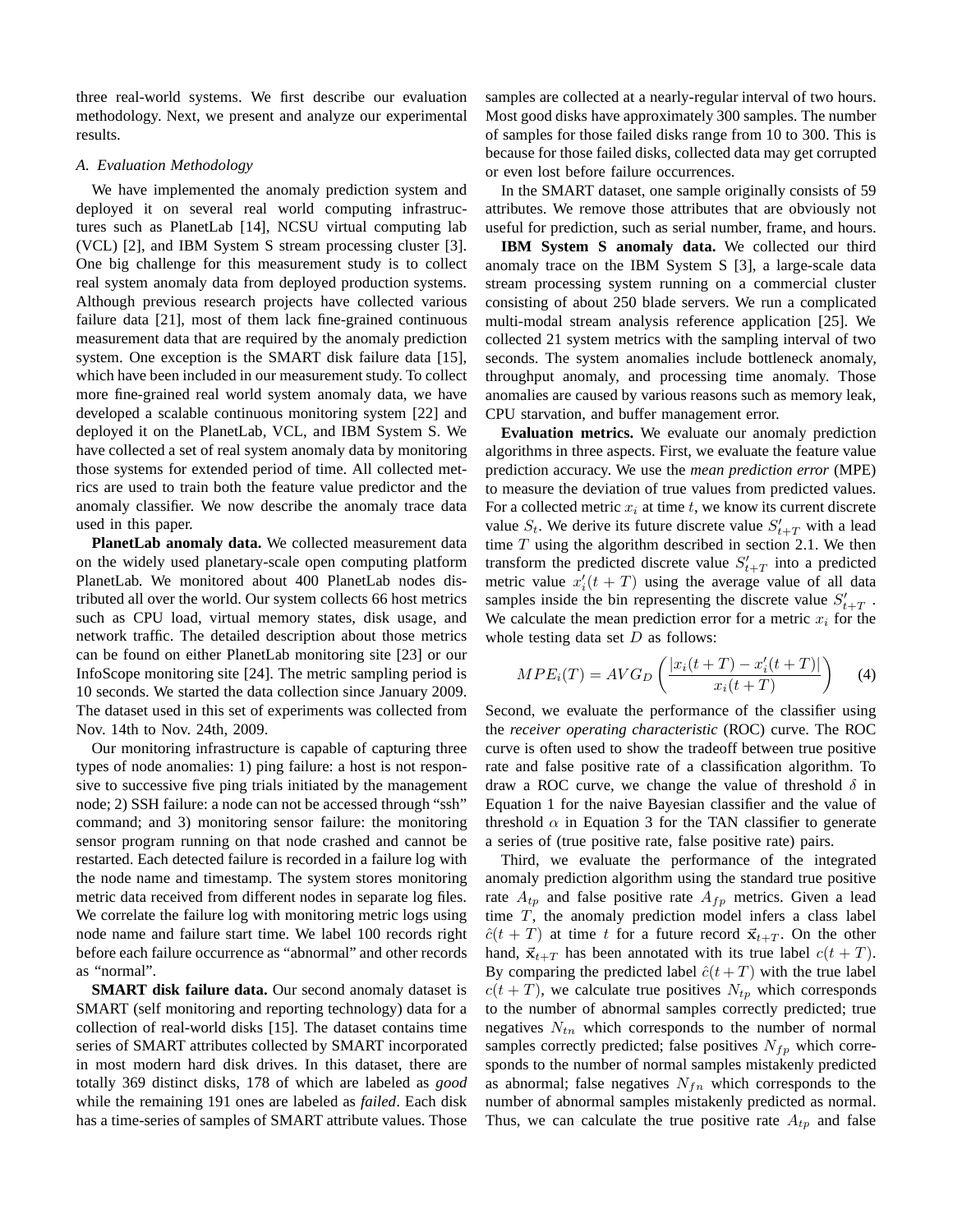

Fig. 3. Markov prediction error for PlanetLab data.

positive rate  $A_{fp}$  in a standard way as follows,

$$
A_{tp} = \frac{N_{tp}}{N_{tp} + N_{fn}}, A_{fp} = \frac{N_{fp}}{N_{fp} + N_{tn}}
$$
(5)

### *B. Results and Analysis*

We now present our anomaly prediction results. For each examined system, we first show the mean prediction error of the Markov predictor under different parameters. We then evaluate the naive Bayesian classifier and the TAN classifier using ROC curves. Finally, we show the integrated anomaly prediction accuracy under different lead time. We also report the overhead of the anomaly prediction system.

*1) PlanetLab Anomaly Prediction:* We first examine failure data collected on the PlanetLab. We focus on the host ping failures since we find that SSH failures and sensor program startup failures are rare. Host ping failures occur frequently on the PlanetLab but with various frequencies and durations on different hosts. We observe ping failures on nearly 400 PlanetLab nodes. The average number of occurrences for one node is 15. The average duration of ping failures is 6 hours. For each host, we use first half of the data as training and second half as testing.

Figure 3(a) shows the MPE achieved by the feature value prediction model using different discretization approaches. Generally, MPE increases as the lead time becomes larger. We observe that our Markov predictor achieves reasonable prediction accuracy in all cases. The results show that our hybrid discretization approach consistently achieves lower prediction error than both the equal-width and equal-depth approaches. Figure 3(b) shows the MPE of the feature value prediction model using the hybrid discretization approach under different number of bins. Among the three  $M$  values, we observe that the predictor achieves the best prediction accuracy when M is 10. With a small number of bins (e.g.,  $M = 5$ ), the discretization scheme tends to group a large range of data samples into one bin. As a result, the "representative" value of one discrete bin may no longer be representative. Even though the prediction in terms of the bin identifier is correct, the difference between the metric's true value and the representative value of that bin in Equation 4 will be large. On the other hand, with a large number of bins (e.g.,  $M = 30$ , each bin is assigned with less training data. If the training dataset is not large enough, the Markov chain will get insufficiently trained. Thus, the predictor may make more



Fig. 5. Advance anomaly prediction accuracy for PlanetLab data.

mistakes when predicting bin identifier, which will also incur larger feature value prediction error.

We then evaluate the performance of the naive Bayesian classifier and the TAN classifier. When we use the classifier in isolation, it means that we classify whether the current system state exhibits abnormal behavior. Figure 4(a) and Figure 4(b) show the ROC curves for two PlanetLab hosts as examples. Optimal performance should be at the top left of each figure with high true positive rate and low false positive rate. We observe that our classifiers have good performances. Furthermore, the TAN model performs slightly better than the naive Bayesian model.

We now evaluate the performance of our advance anomaly prediction scheme shown by Figure 5(a) and Figure 5(b). We average the results among five PlanetLab hosts and show standard error bars for both true and false positive rates. We have several observations: 1) our system can still achieve reasonably good prediction accuracy for future system state; 2) prediction accuracy drops as the lead time becomes larger, which indicates that predicting anomalies in more distant future is more challenging; 3) TAN classifier has more predictive power than the naive Bayesian classifier, and is more robust under increasing lead time; 4) both algorithms are stable with small standard error bars, which implies the anomaly prediction algorithms are robust for different node failures.

*2) SMART Anomaly Prediction:* We now present the anomaly prediction results for the SMART dataset. We split the original SMART dataset into six subsets, each of which contains failed and normal disks. Therefore, we conduct sixfold cross-validation for all related experiments. First, we show the impact of different configurations on the prediction accuracy of the Markov predictor in Figure 6(a) and Figure 6(b). Again, we observe that our hybrid discretization approach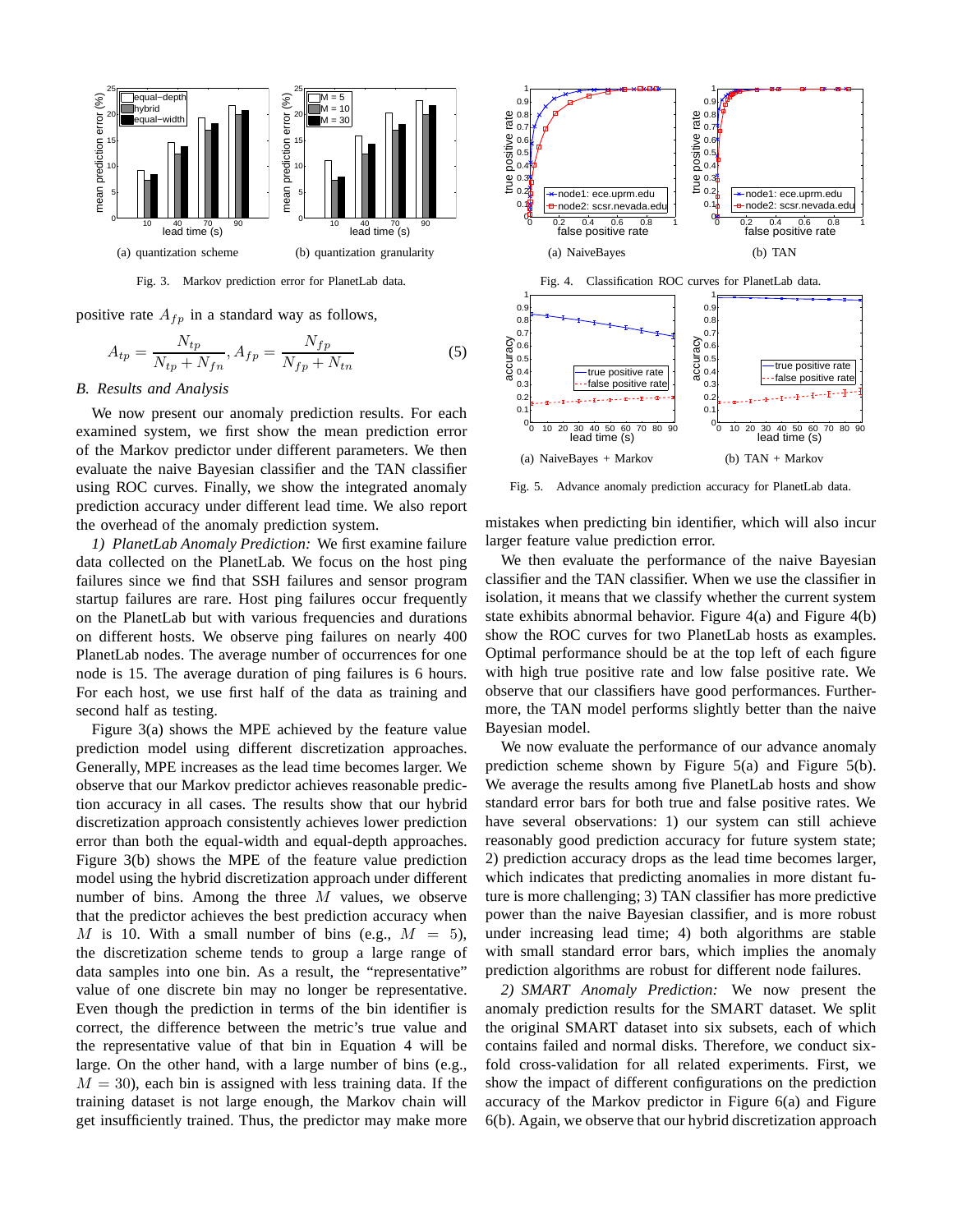

Fig. 7. Classification ROC curves for SMART data.

consistently performs better than the other two approaches. Particularly, the equal-width discretization yields much higher prediction error than the other two approaches in the SMART dataset. The reason is because some SMART metrics have a wide range of values. The equal-width discretization tends to make the range of each bin very big. Therefore, one specific data sample may be numerically far away from the representative value of its bin, especially when the bin contains a small number of training samples. Similarly, the prediction accuracy is the highest when  $M$  is neither too small nor too big. For the similar reason as that of the equal-width discretization scheme, the prediction accuracy with bin number equalling to five is much worse than the other two cases.

Figure 7(a) and Figure 7(b) show the ROC curves of the naive Bayesian classifier and the TAN classifier. We show the best and the worst data subsets as well as the average result. For the SMART dataset, low false positive rate is favored since it is costly to replace a good hard drive that is incorrectly predicted to crash soon. We observe that both naive Bayesian classifier and TAN classifier can achieve reasonable detection rate while keeping the false alarm rate very low. ROC curves also implies that we can adjust the threshold to trade-off true and false positive rates. However, different from the previous set of experiments, we observe that the TAN classifier performs worse than the naive Bayesian classifier this time. The reason is that the conditional probabilities of some metrics in the TAN model depends on not only the class label but also other metrics. In the SMART dataset, some metrics have large value range and the distribution of different bins can be very imbalanced. Thus, the estimation of some conditional probabilities become unreliable when some of the metric bins contain very few training samples. This problem is not so acute in the case of the naive Bayesian classifier since it assesses the



Fig. 8. Advance anomaly prediction accuracy for SMART data.

conditional probability only based on the class variable, and the values of the class variables are adequately represented in the SMART dataset.

Figure 8(a) and Figure 8(b) show the performance of the integrated anomaly prediction algorithms using the naive Bayesian classifier and TAN classifier, respectively. Since the TAN model has worse classification accuracy than the naive Bayesian model, the prediction accuracy also exhibits the same trend. The prediction model using the naive Bayesian classifier can achieve 85-80% true positive rate and 2-9% false positive rate for a lead time of up to 18 hours.

*3) System S Anomaly Prediction:* We now present the advance prediction results for the System S dataset. Different from previous two systems, this set of experiments focus on performance anomalies (e.g., prolonged processing time, low throughput) caused by various faults such as insufficient resources or program bugs. We collected data from six hosts so that we use six-fold cross-validation in the experiments.

Figure 9(a) and 9(b) show the feature value prediction accuracy under different discretization schemes and quantization granularity, respectively. Again, we observe that the hybrid discretization scheme using 10 discrete bins achieve the best prediction accuracy.

In Figure  $10(a)$  and Figure  $10(b)$ , we show the accuracy of the naive Bayesian classifier and the TAN classifier for detecting a performance anomaly caused by a memory leak bug fault. We set the service level objectives (SLOs) in advance and label collected metric vectors with SLO violation or compliance. We observe that both classifiers achieve nearly perfect performance.

Figures  $11(a)$  and  $11(b)$  show the accuracy of the two integrated anomaly prediction models for predicting System S performance anomalies. We observe that both prediction models can achieve very good prediction accuracy for the System S performance anomaly dataset.

We now evaluate the overhead of our online anomaly prediction model. Table I shows the average training time and prediction time of the two prediction models. The training time includes the time of building the Markov model and inducing the anomaly symptom classifier. The prediction time includes the time to retrieve state transition probabilities, calculate posterior probabilities, and synthesize the classification result for a singe data record. These statistics are collected over 100 different experiment runs. We observe that the total training time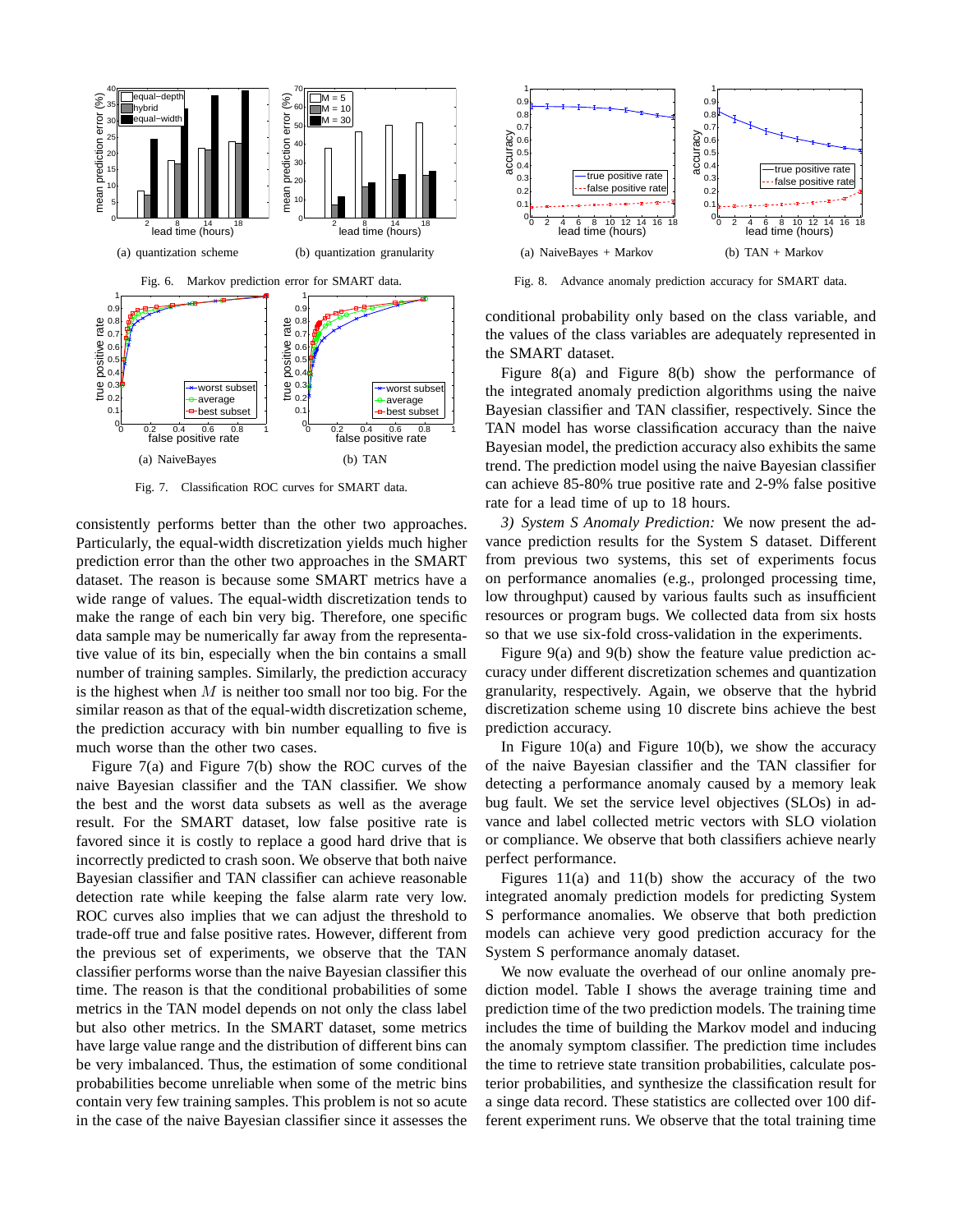

Fig. 10. Classification ROC curves for System S data.

is within several hundreds of milliseconds and the prediction requires less than 150 microseconds. We notice that the naive Bayesian classifier is faster than the TAN classifier in both training and prediction. The above overhead measurements show that our approach is practical for performing online prediction of system anomalies.

There are several other factors that may affect the performance of our anomaly prediction scheme. First, the prediction accuracy depends on the amount and the quality of training data (i.e., prediction model bootstrapping). Ideally, the training dataset should be large enough to cover all pre-anomaly symptoms. Second, the prediction accuracy can be improved by providing adaptability to dynamic execution environments [26]. We plan to further refine our anomaly prediction model along those directions in future work.

# IV. RELATED WORK

System anomaly prediction has recently received much research attention. Previous work can be classified into three categories: data-driven, symptom-driven and event-driven approaches. Data-driven methods [27] learn and classify recurring failure patterns from historical data. Symptom-based approaches [28], [29] evaluate periodic measurements of system parameters such as memory consumption, input workload, number of processes. Event-based methods [30], [31], [32], [33] directly analyze time series of error events. Different from previous work, our research focuses on black-box online failure prediction by combining feature value prediction with statistical anomaly classification. Our work is closely related to the Tiresias system [34] which also proposed a block-box failure prediction solution for distributed systems. However, one major difference is that Tiresias first applies anomaly detection on individual metrics to generate a vector of feature



Fig. 11. Advance anomaly prediction accuracy for System S data.

| l time / scheme | NaiveBayes + Markov | $TAN + Markov$    |
|-----------------|---------------------|-------------------|
| training time   | $412 + 1.5$ ms      | $510 + 2$ ms      |
| prediction time | $105 \pm 0.01$ us   | $125 \pm 0.02$ us |
| TARI E I        |                     |                   |

ANOMALY PREDICTION SYSTEM COST.

anomalies, and then use clustering method to predict failures. Thus, the accuracy of failure prediction depends on accurate anomaly detectors to generate correct anomaly vectors. In contrast, our approach does not require feature anomaly detectors but combines feature value prediction with whole system classification using user-defined anomaly predicates.

Recently, statistical learning methods have been shown to be promising for autonomic failure management. Cohen et al. proposed to apply the TAN model to correlate systemlevel metrics to system states [6], and capture the essential characteristic called signature of a system state [16]. Chen et al. explored a decision tree learning approach to diagnose failures [35]. Several machine learning techniques have been used to correlate disk failures with SMART parameters [36], [15]. In comparison, we focus on exploring online learning techniques for classifying future system state.

Considerable research efforts have been conducted on system log analysis. Lin and Siewiorek studied a 22-month log for identifying transient and intermittent error processes [30]. Sahoo et al. evaluated the rule-based classification and Bayesian networks for failure prediction on an IBM cluster [37]. Liang et al. collected RAS event logs from BlueGene/L and proposed three prediction schemes based on the correlations between failure occurrences [38]. Xu et al. proposed a console log mining algorithm to detect runtime problems in Hadoop file system [39]. In comparison, our work focuses on online characterization of black box system anomalies using performance and resource metrics.

Mickens et al. presented several statistical analysis methods for predicting host availability [40]. Power et al. investigated the predictive power of different statistical schemes and learning approaches [41]. Schroeder et al. studied failure statistics in a large-scale high-performance computing system [42]. Pinheiro et al. conducted a comprehensive statistical study on failure trends in a large disk drive population [43]. Javadi et al. discovered statistical models of host availability in a largescale distributed system SETI@home [44]. Different from the above work, this work focuses on quantifying the predictability of real-world system anomalies.